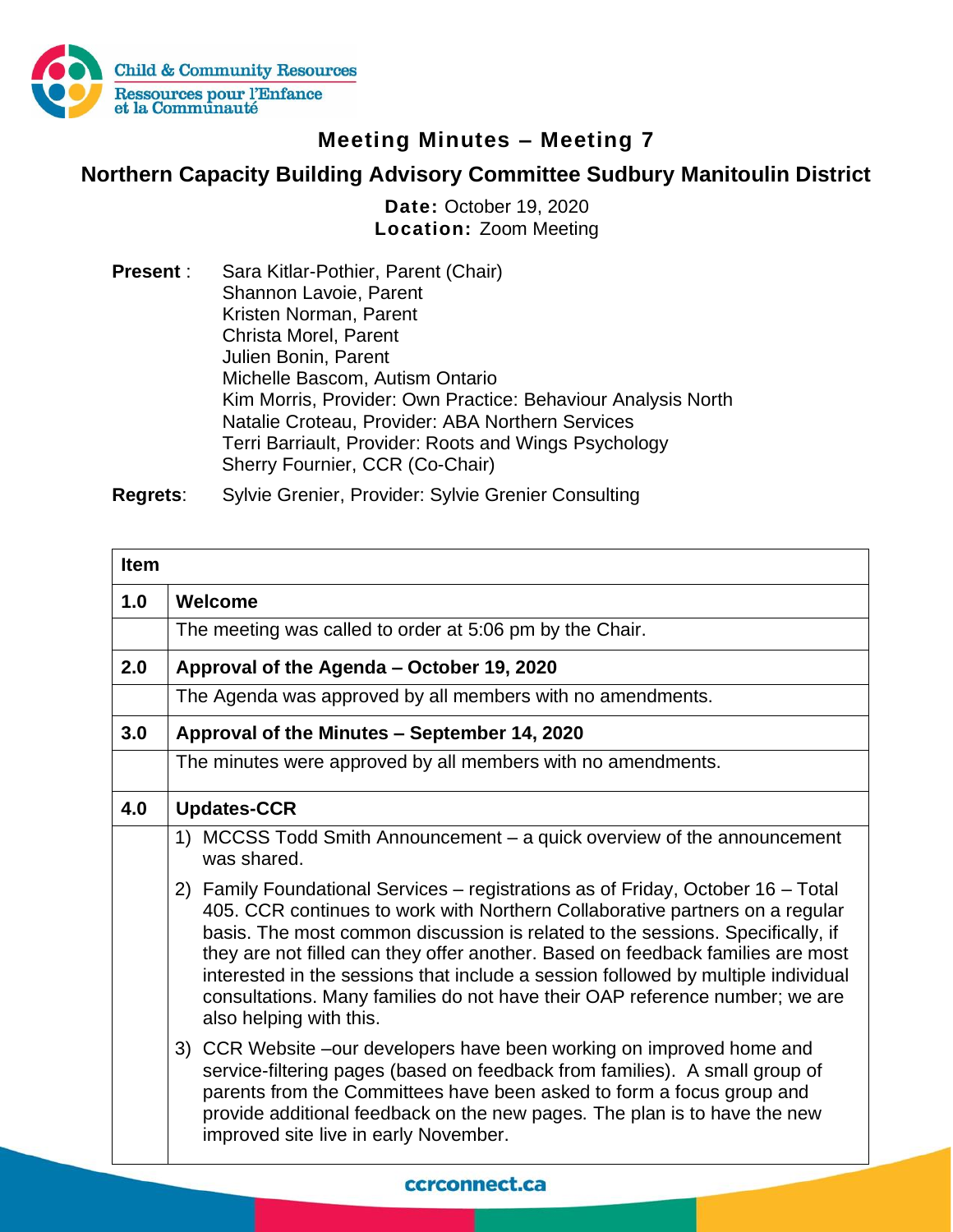|     | 4) Regional Family Service Coordinator – almost 80 contacts in the last two weeks<br>from families and professionals. As we hoped this role is supporting families in<br>choosing the family foundational services best for them, connecting families to<br>local resources, filling communication gaps, and responding to inquiries from<br>professionals. This week we are also beginning to offer a one-hour clinical<br>consult if clinician support is required to assist a family in selecting the best<br>service.                                                               |
|-----|-----------------------------------------------------------------------------------------------------------------------------------------------------------------------------------------------------------------------------------------------------------------------------------------------------------------------------------------------------------------------------------------------------------------------------------------------------------------------------------------------------------------------------------------------------------------------------------------|
|     | 5) Diagnostic Hub – CCR was successful in securing funding to complete more<br>assessments as the age of diagnosis in the north is very late. CCR is currently<br>funded for 156, we have funding for an additional 165. To date we have<br>secured providers to complete 110. This investment has significantly reduced<br>the waitlists throughout the region. In addition to completing more assessments<br>CCR will fill the gap(s) that exist within the region in the interim until a<br>permanent solution is in place (i.e. Thunder Bay).                                       |
|     | 6) Report Launch – opportunity to present at the Provincial OAP Working Group,<br>the report was well received. Plans underway to organize opportunities for the<br>Chair of each committee to meet with senior leaders and Minster's to share the<br>overall work but also address some of the regional goals.                                                                                                                                                                                                                                                                         |
| 5.0 | <b>Overview District &amp; Regional Goals</b>                                                                                                                                                                                                                                                                                                                                                                                                                                                                                                                                           |
|     | <b>District Goal for Sudbury Manitoulin</b>                                                                                                                                                                                                                                                                                                                                                                                                                                                                                                                                             |
|     | Some proposals have been approved; one is still in review (meeting will take place<br>following the Committee meeting). Those that have received approval can proceed<br>with implementation. There may be some funding still available (we did not use the<br>full 130,000 for Sudbury). The committee agreed to complete the first phase of the<br>approval process and if funds were still available CCR will seek the committee's<br>advice regarding the best use of the remaining funds. Updates related to the<br>progress of this goal will be provided at the monthly meeting. |
|     | <b>Regional Goals</b>                                                                                                                                                                                                                                                                                                                                                                                                                                                                                                                                                                   |
|     | Enhanced Service Capacity within First Nations' Communities - Nishnawbe Aski<br>Nation (NAN) will take the lead, CCR will support.                                                                                                                                                                                                                                                                                                                                                                                                                                                      |
|     | Lack of post-secondary institutions within the North Region - The Chair of each<br>committee along with CCR will lead this goal. A number of committee members<br>interested in this work as well however we will start with a meeting of the Chair's,<br>develop a plan and then engage others. (Sherry to coordinate a meeting with the<br>Chair's).                                                                                                                                                                                                                                  |
|     | Access to service providers in rural and remote communitiesCCR will take the<br>lead on this goal. We just informed providers today that this is now available. All<br>costs related to travel including staff travel time will be available. This will support<br>providers in delivering service in rural and remote communities and will also<br>ensure the family does not have to use funding for travel costs. The committee had<br>advised that this opportunity should also be made available to families as well.<br>Sherry will continue discussions with MCCSS.              |